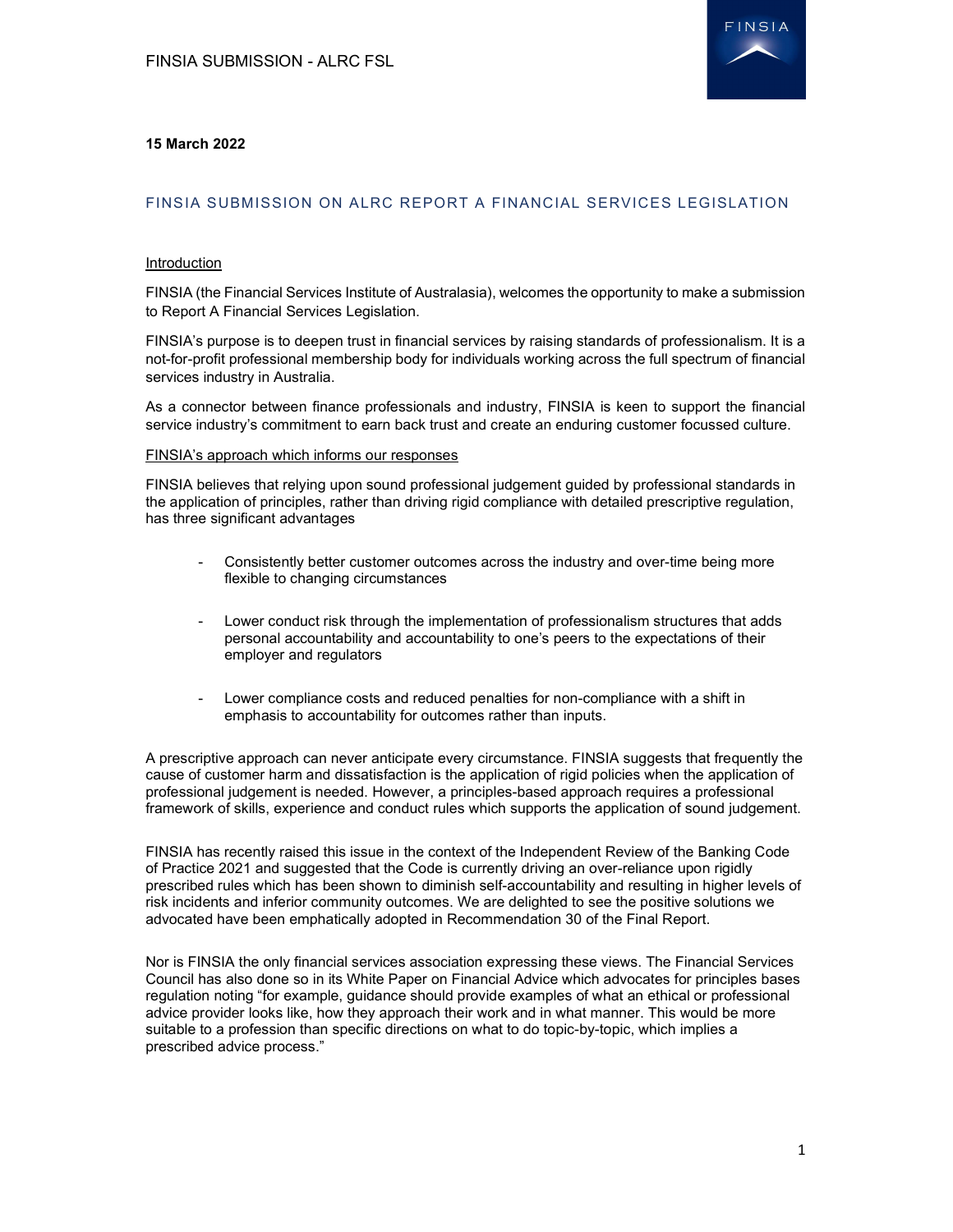

We agree with the ALRC's comment in its background paper, Complexity and Legislative Design, that complexity in legislation "is likely to be excessive and unjustified where the prescription is disproportionate when measured against the capacity of the regulated community to understand, and comply meaningfully with, the legislation". In addition, we would suggest that sound judgement, within a professional framework of skills, experience and conduct rules, are an important part of the capacity of the regulated community to understand and comply meaningfully with the legislation.

Having said that, FINSIA acknowledges that some areas of prescription in the legislation have been made in response to industry concerns about uncertainty in the interpretation of more broadly expressed obligations. While FINSIA supports a principles-based approach, FINSIA's view is that reducing words does not necessarily equate to 'simplification', and we do not necessarily support removing specific or prescriptive provisions that assist interpretation particularly where they may have been introduced to address uncertainty or lack of clarity in a broadly expressed obligation. The financial services industry does require a reasonable degree of certainty about conduct that will or will not comply with the law, and we believe this also needs to be a guiding principle in assessing proposed changes to the law.

### Overview of response

FINSIA notes submissions are not sought as to the Recommendations (1-13).

FINSIA makes submissions in relation to Proposals and Questions in the attached table.

# Conclusion

FINSIA's Council, leadership team and members are eager to engage with the ALRC in its work to support professionalisation of the industry, professional education, and professional standards, all of which deliver the best community outcomes.

We would be delighted to discuss the important issues raised in further detail at your convenience.

John Corcoran

**Chair** Financial Advice & Services Council

Chris Whitehead CEO & Managing Director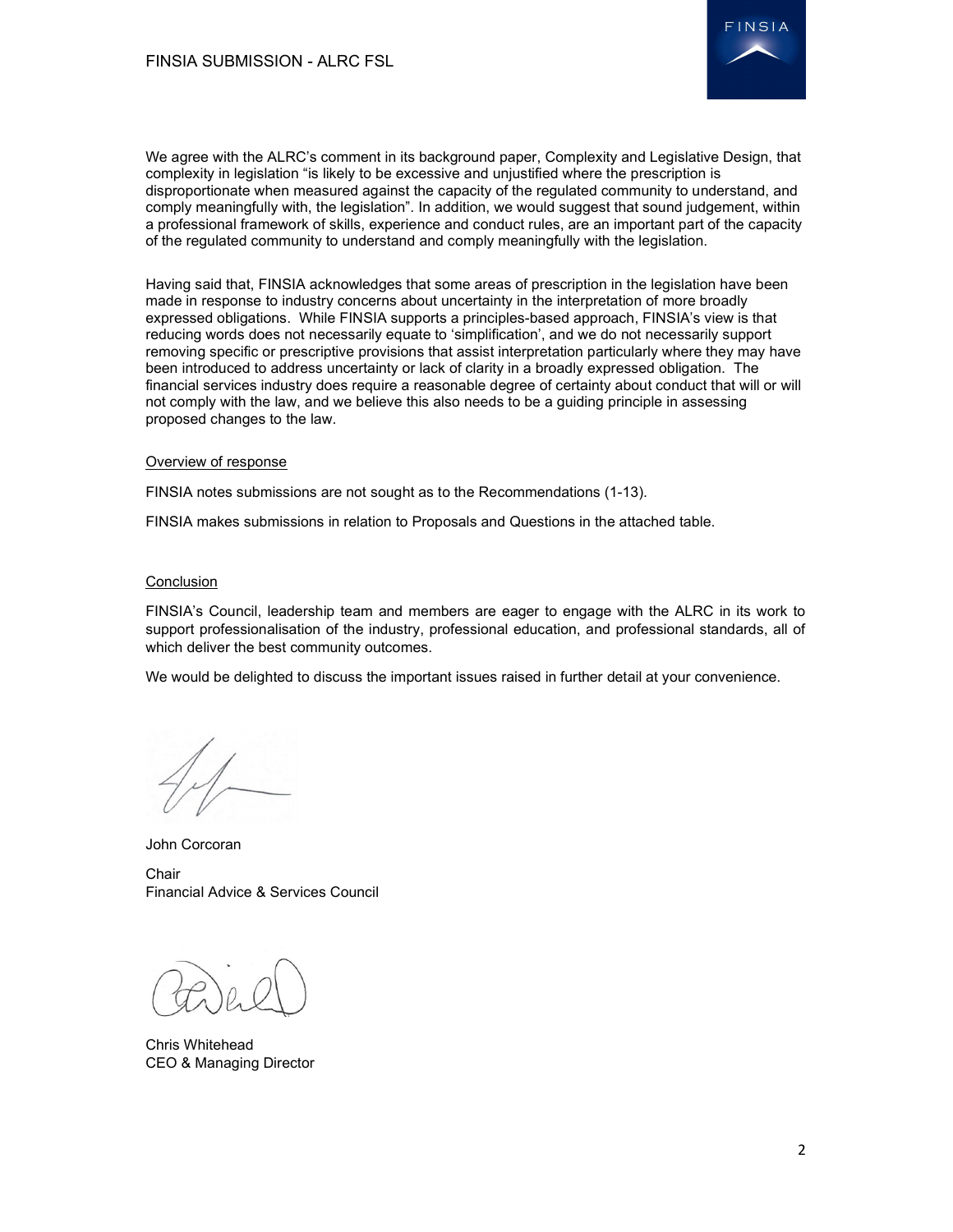

| <b>QUESTION</b> | <b>DESCRIPTIONS</b>                                                                                                                                                                                                                                                                                                                                                                | <b>FINSIA'S RESPONSE</b>                                                                                                                                                                                                                                                                                                                                                                                                                                                                                                                                                                                                                                                                                                                                                                                                                                                                                                                                                                                                  |
|-----------------|------------------------------------------------------------------------------------------------------------------------------------------------------------------------------------------------------------------------------------------------------------------------------------------------------------------------------------------------------------------------------------|---------------------------------------------------------------------------------------------------------------------------------------------------------------------------------------------------------------------------------------------------------------------------------------------------------------------------------------------------------------------------------------------------------------------------------------------------------------------------------------------------------------------------------------------------------------------------------------------------------------------------------------------------------------------------------------------------------------------------------------------------------------------------------------------------------------------------------------------------------------------------------------------------------------------------------------------------------------------------------------------------------------------------|
| Α1              | What additional data should the<br>Australian Law<br>Reform Commission generate, obtain,<br>and analyse to understand:<br>a. legislative complexity and<br>potential legislative simplification;<br>the regulation of corporations and<br>b.<br>financial services in Australia;<br>and<br>the structure and operation of<br>C.<br>financial markets and services in<br>Australia? | Some additional data the ALRC could<br>consider could be:<br>consult NZ Law Reform<br>Commission under the<br><b>Closer Economic Relations.</b><br>research and data on<br>customer harm and<br>dissatisfaction arising from<br>the application of rigid<br>policies and prescriptive<br>regulation when instead the<br>application of professional<br>judgement was needed.<br>notification of serious<br>$\bullet$<br>compliance concerns as this<br>may indicate aspects of the<br>law that are not clear or<br>where there are issues with<br>compliance with the law.<br>data from the FOS in addition<br>to the data they have<br>considered from AFCA<br>the policy intent of legislation<br>as captured in second<br>reading speeches to<br>Parliament compared to<br>decisions and outcomes led<br>by regulators such as AFCA<br>and ASIC<br>In examining the complexity<br>of the law - the average<br>number of pages a licensee<br>has to pull together for an<br>adviser to understand their<br>obligations. |
| A2              | Would application of the following<br>definitional principles reduce complexity<br>in corporations and financial services<br>legislation?<br>When to define (Chapter 4):<br>In determining whether and how<br>а.<br>to define words or phrases, the<br>overarching consideration should<br>be whether the definition would                                                         | When to define - We agree<br>$\bullet$<br>with the definitional principles<br>put forward for 'when to<br>define'.<br>Consistency of definitions -<br>We agree with the principles<br>proposed<br>Design of definitions - We<br>agree with the principles<br>proposed.                                                                                                                                                                                                                                                                                                                                                                                                                                                                                                                                                                                                                                                                                                                                                    |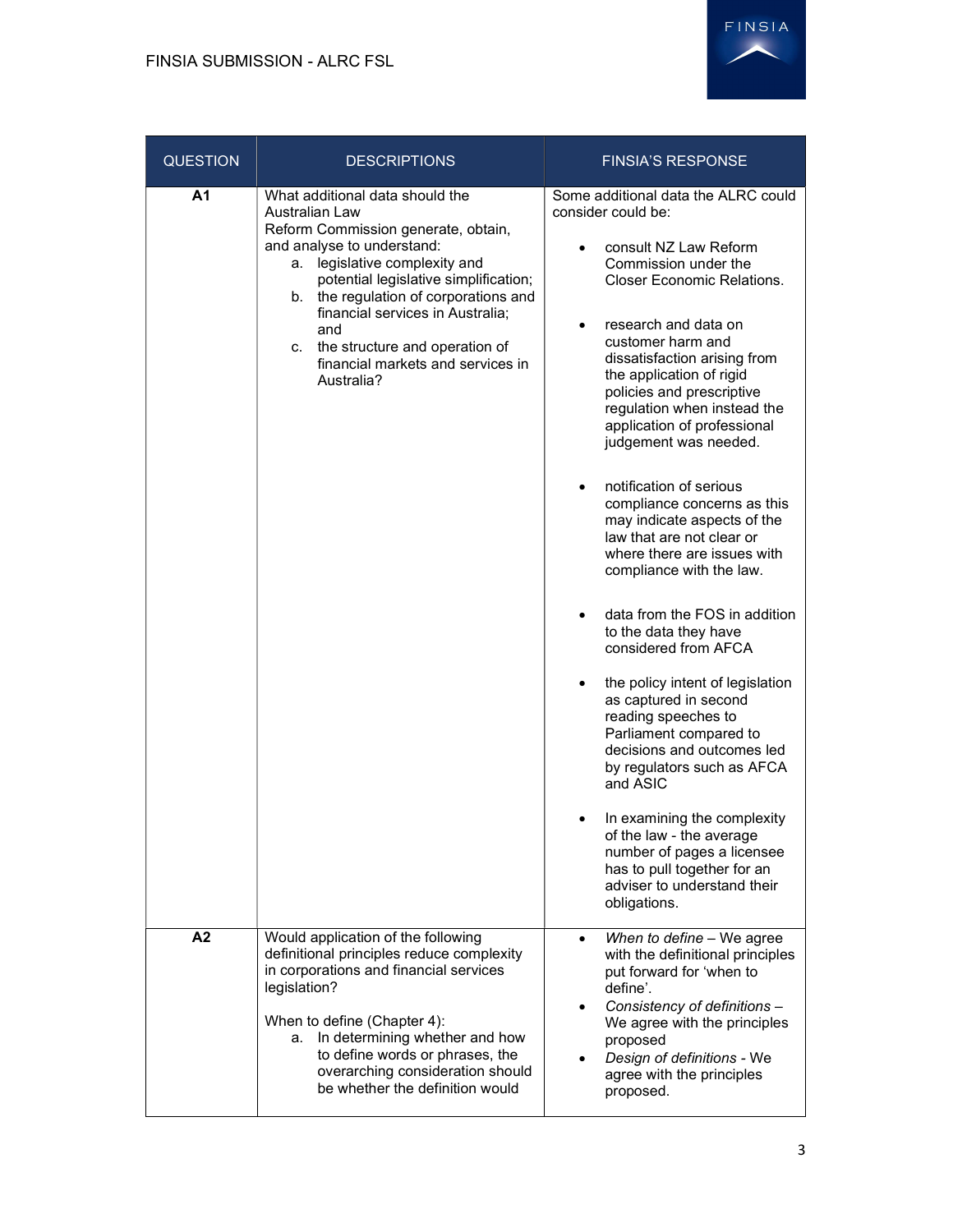|    | enhance readability and facilitate<br>comprehension of the legislation.<br>b. To the extent practicable, words<br>and phrases with an ordinary<br>meaning should not be defined.<br>c. Words and phrases should be<br>defined if the definition<br>significantly reduces the need to<br>repeat text.<br>d. Definitions should be used<br>primarily to specify the meaning<br>of words or phrases, and should<br>not be used to impose<br>obligations, tailor the application<br>of particular provisions, or for<br>other substantive purposes.<br>Consistency of definitions (Chapter 5):<br>e. Each word and phrase should be<br>used with the same meaning<br>throughout an Act, and<br>throughout all delegated<br>legislation made under that Act.<br>f.<br>Relational definitions should be<br>used sparingly.<br>g. To the extent practicable, key<br>defined terms should have a<br>consistent meaning across all<br>Commonwealth corporations and<br>financial services legislation.<br>Design of definitions (Chapter 6):<br>h. Interconnected definitions should<br>be used sparingly.<br>Defined terms should correspond<br>İ.<br>intuitively with the substance of<br>the definition.<br>It should be clear whether a word<br>j.<br>or phrase is defined, and where<br>the definition can be found. |                                                                                                                                                                                                                                                                                                                                                                                 |
|----|------------------------------------------------------------------------------------------------------------------------------------------------------------------------------------------------------------------------------------------------------------------------------------------------------------------------------------------------------------------------------------------------------------------------------------------------------------------------------------------------------------------------------------------------------------------------------------------------------------------------------------------------------------------------------------------------------------------------------------------------------------------------------------------------------------------------------------------------------------------------------------------------------------------------------------------------------------------------------------------------------------------------------------------------------------------------------------------------------------------------------------------------------------------------------------------------------------------------------------------------------------------------------------------------------------------|---------------------------------------------------------------------------------------------------------------------------------------------------------------------------------------------------------------------------------------------------------------------------------------------------------------------------------------------------------------------------------|
| A3 | Each Commonwealth Act relevant to the<br>regulation of corporations and financial<br>services should be amended to enact a<br>uniform definition of each of the terms                                                                                                                                                                                                                                                                                                                                                                                                                                                                                                                                                                                                                                                                                                                                                                                                                                                                                                                                                                                                                                                                                                                                            | FINSIA agrees with this proposal.                                                                                                                                                                                                                                                                                                                                               |
| A4 | 'financial product' and 'financial service'.<br>In order to implement Proposal A3 and<br>simplify the definitions of 'financial<br>product' and 'financial service', the<br>Corporations Act 2001 (Cth) and the<br><b>Australian Securities and Investments</b><br>Commission Act 2001 (Cth) should be<br>amended to:<br>a. remove specific inclusions from<br>the definition of 'financial product'<br>by repealing s 764A of the<br>Corporations Act 2001 (Cth) and<br>omitting s 12BAA(7) of the<br>Australian Securities and                                                                                                                                                                                                                                                                                                                                                                                                                                                                                                                                                                                                                                                                                                                                                                                 | FINSIA suggests the ALRC might<br>start from a position that the definition<br>in the Acts to be as consistent,<br>complete and self-contained as<br>possible.<br>We do not support the removal of<br>specific inclusions from the definitions<br>- we believe that the specific<br>inclusions are generally easier for a<br>reader to understand than a broader<br>definition. |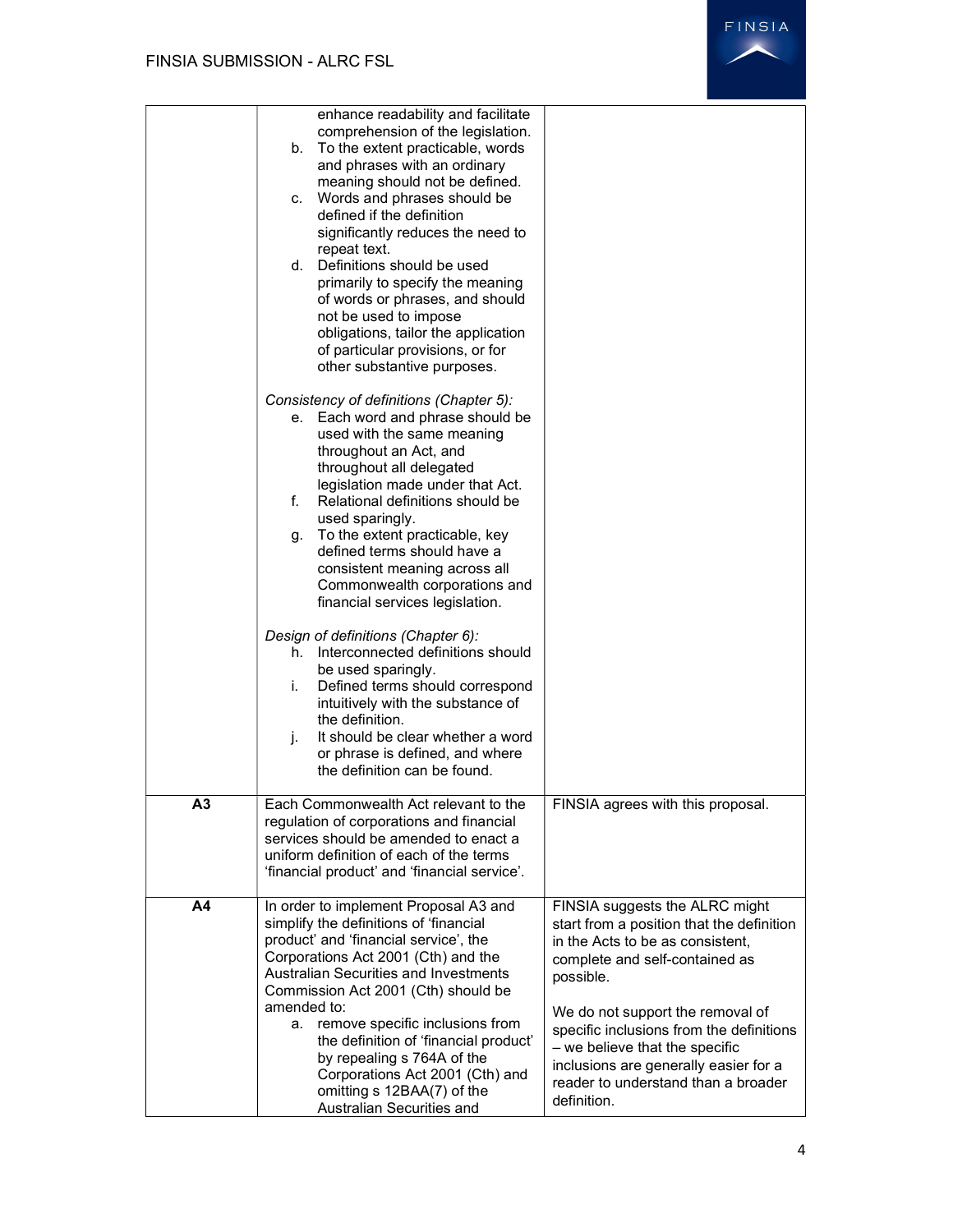

|                | <b>Investments Commission Act</b><br>2001 (Cth);<br>remove the ability for regulations<br>b.<br>to deem conduct to be a 'financial<br>service' by omitting s 766A(1)(f)<br>of the Corporations Act 2001<br>$(Cth)$ and s 12BAB $(1)(h)$ of the<br>Australian Securities and<br><b>Investments Commission Act</b><br>2001 (Cth);<br>remove the ability for regulations<br>C.<br>to deem conduct to be a 'financial<br>service' by amending ss 766A(2)<br>and 766C(7) of the Corporations<br>Act 2001 (Cth), and ss 12BAB(2)<br>and (10) of the Australian<br>Securities and Investments<br>Commission Act 2001 (Cth);<br>d. remove the incidental product<br>exclusion by repealing s 763E of<br>the Corporations Act 2001 (Cth);<br>insert application provisions to<br>е.<br>determine the scope of Chapter 7<br>of the Corporations Act 2001<br>(Cth) and its constituent<br>provisions; and<br>f.<br>consolidate, in delegated<br>legislation, all exclusions and<br>exemptions from the definition of<br>'financial product' and from the<br>definition of 'financial service'. | We suggest that the exclusions and<br>exemptions should be consolidated<br>within the relevant Act.<br>However, we acknowledge there<br>would then still need to be a power<br>for delegated legislation in order to<br>allow for further exclusions to be<br>added in a timely manner. An<br>approach could be that on a regular<br>basis e.g. annually, exclusions<br>specified in delegated legislated are<br>reviewed with a view to absorbing<br>them in the Act, which would mean<br>delegated legislated does not<br>become unwieldy and also gives<br>appropriate parliamentary oversight. |
|----------------|-------------------------------------------------------------------------------------------------------------------------------------------------------------------------------------------------------------------------------------------------------------------------------------------------------------------------------------------------------------------------------------------------------------------------------------------------------------------------------------------------------------------------------------------------------------------------------------------------------------------------------------------------------------------------------------------------------------------------------------------------------------------------------------------------------------------------------------------------------------------------------------------------------------------------------------------------------------------------------------------------------------------------------------------------------------------------------------|----------------------------------------------------------------------------------------------------------------------------------------------------------------------------------------------------------------------------------------------------------------------------------------------------------------------------------------------------------------------------------------------------------------------------------------------------------------------------------------------------------------------------------------------------------------------------------------------------|
| A <sub>5</sub> | The Corporations Act 2001 (Cth) and the<br>Australian Securities and Investments<br>Commission Act 2001 (Cth) should be<br>amended to remove the definitions of:<br>'makes a financial investment' (s<br>а.<br>763B Corporations Act 2001<br>(Cth) and s 12BAA(4) Australian<br>Securities and Investments<br>Commission Act 2001 (Cth));<br>b.<br>'manages financial risk' (s 763C<br>Corporations Act 2001 (Cth) and<br>s 12BAA(5) Australian Securities<br>and Investments Commission Act<br>2001 (Cth)); and<br>'makes non-cash payments' (s<br>C.<br>763D Corporations Act 2001<br>(Cth) and s 12BAA(6) Australian<br>Securities and Investments<br>Commission Act 2001 (Cth)).                                                                                                                                                                                                                                                                                                                                                                                                | FINSIA supports this proposal. We<br>assume no change in substantive law<br>is intended.                                                                                                                                                                                                                                                                                                                                                                                                                                                                                                           |
| A <sub>6</sub> | In order to implement Proposal A3:<br>reg 7.1.06 of the Corporations<br>а.<br>Regulations 2001 (Cth) and reg<br>2B of the Australian Securities<br>and Investments Commission<br>Regulations 2001 (Cth) should be<br>repealed;                                                                                                                                                                                                                                                                                                                                                                                                                                                                                                                                                                                                                                                                                                                                                                                                                                                      | FINSIA agrees that a definition of<br>'credit' that is consistent with the<br>definition contained in the National<br><b>Consumer Credit Protection Act 2009</b><br>(Cth) should be used in the<br>Corporations Act 2001 (Cth) and in<br>the Australian Securities and                                                                                                                                                                                                                                                                                                                             |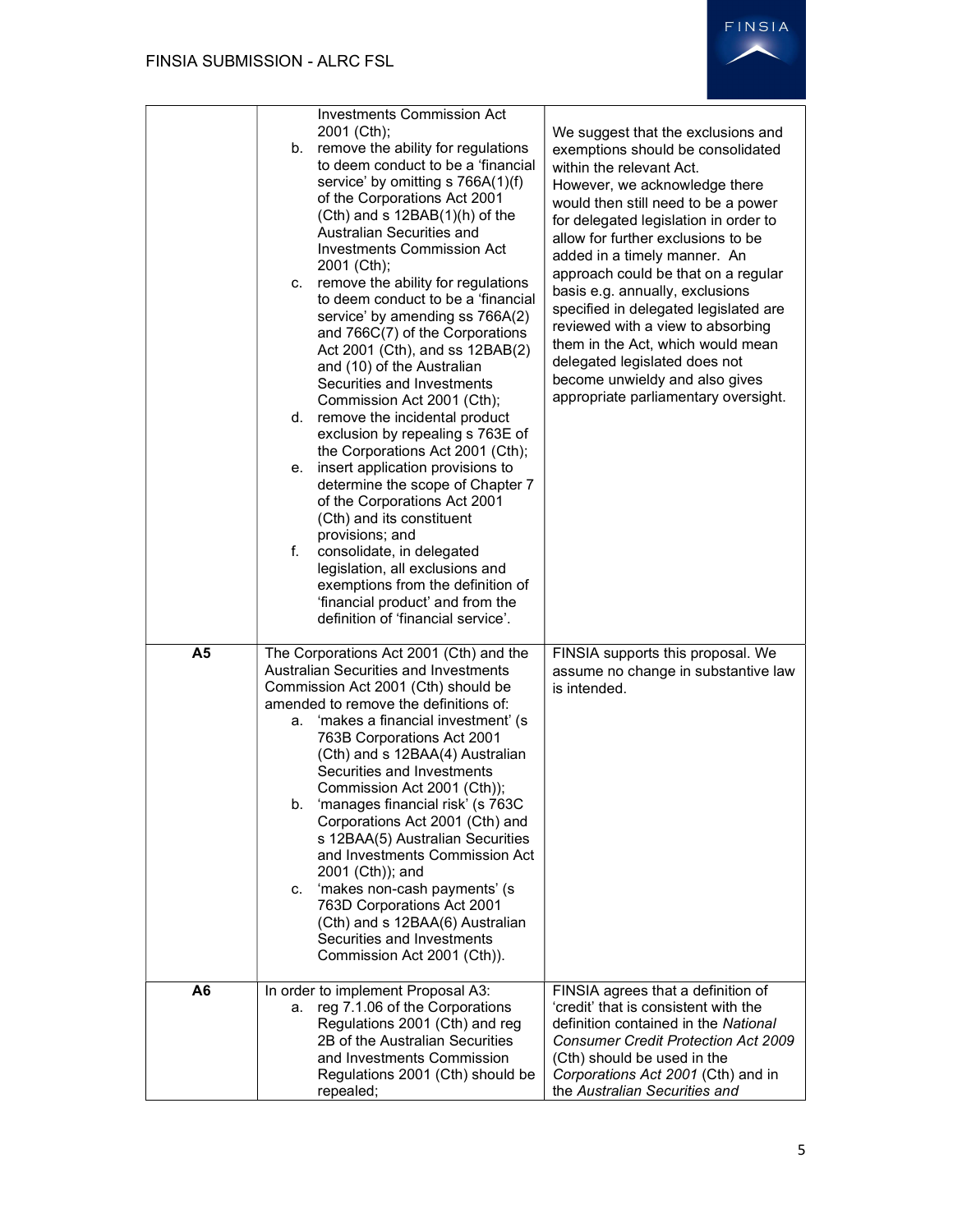

|                | a new paragraph 'obtains credit'<br>b.<br>should be inserted in s 763A(1) of<br>the Corporations Act 2001 (Cth)<br>and in s 12BAA(1) of the<br>Australian Securities and<br><b>Investments Commission Act</b><br>2001 (Cth); and<br>a definition of 'credit' that is<br>C.<br>consistent with the definition<br>contained in the National<br>Consumer Credit Protection Act<br>2009 (Cth) should be inserted in<br>the Corporations Act 2001 (Cth)<br>and in the Australian Securities<br>and Investments Commission Act<br>2001 (Cth). | <b>Investments Commission Act 2001</b><br>(Cth).<br>We think the preferred approach for<br>readability is that the definitions are<br>specified separately in each Act and<br>are the same in each Act.<br>It is acknowledged that when a<br>definition is changed, there would be<br>a need to change the definition<br>across multiple legislation. However,<br>this happens with other legislation,<br>and simultaneous amendment of<br>three Acts when this is required<br>should not be an unduly complex<br>task.<br>We do not however support adding<br>credit to the definition of a financial<br>product. Credit activities are subject<br>to a separate regulatory regime, and<br>although there is cross over there are<br>also significant divergences. The<br>appropriateness of the divergences<br>will require separate assessment,<br>having due regard to the different<br>nature of credit products. We agree<br>that it would be worthwhile to explore<br>the scope to harmonise the<br>regulatory regimes, however this<br>would require a separate substantive<br>law review.<br>If credit is added as a financial<br>product in the Corporations Act, then<br>to maintain the current regime further<br>exclusions will need be incorporated<br>to other parts of the Corporations Act<br>e.g. the requirement to provide a<br>SOA, which does not achieve the<br>goal of reduced complexity. |
|----------------|-----------------------------------------------------------------------------------------------------------------------------------------------------------------------------------------------------------------------------------------------------------------------------------------------------------------------------------------------------------------------------------------------------------------------------------------------------------------------------------------------------------------------------------------|---------------------------------------------------------------------------------------------------------------------------------------------------------------------------------------------------------------------------------------------------------------------------------------------------------------------------------------------------------------------------------------------------------------------------------------------------------------------------------------------------------------------------------------------------------------------------------------------------------------------------------------------------------------------------------------------------------------------------------------------------------------------------------------------------------------------------------------------------------------------------------------------------------------------------------------------------------------------------------------------------------------------------------------------------------------------------------------------------------------------------------------------------------------------------------------------------------------------------------------------------------------------------------------------------------------------------------------------------------------------------------------------------------------------|
| <b>A7</b>      | Sections 1011B and 1013A(3) of the<br>Corporations Act 2001 (Cth) should be<br>amended to replace 'responsible person'<br>with 'preparer'.                                                                                                                                                                                                                                                                                                                                                                                              | FINSIA agrees with this proposal,<br>and we assume no change in<br>substantive law is intended.                                                                                                                                                                                                                                                                                                                                                                                                                                                                                                                                                                                                                                                                                                                                                                                                                                                                                                                                                                                                                                                                                                                                                                                                                                                                                                                     |
| A <sub>8</sub> | The obligation to provide financial product<br>disclosure in Part 7.9 of the Corporations<br>Act 2001 (Cth) should be reframed to<br>incorporate an outcomes-based standard<br>of disclosure.                                                                                                                                                                                                                                                                                                                                           | FINSIA supports this proposal in<br>principle, however we suggest that<br>care is required to ensure a feasible<br>framework is designed.<br>An outcomes-based disclosure<br>regime would need to carefully<br>research the history of the current<br>regime and assess any issues with<br>previous principles-based disclosure<br>regimes.                                                                                                                                                                                                                                                                                                                                                                                                                                                                                                                                                                                                                                                                                                                                                                                                                                                                                                                                                                                                                                                                         |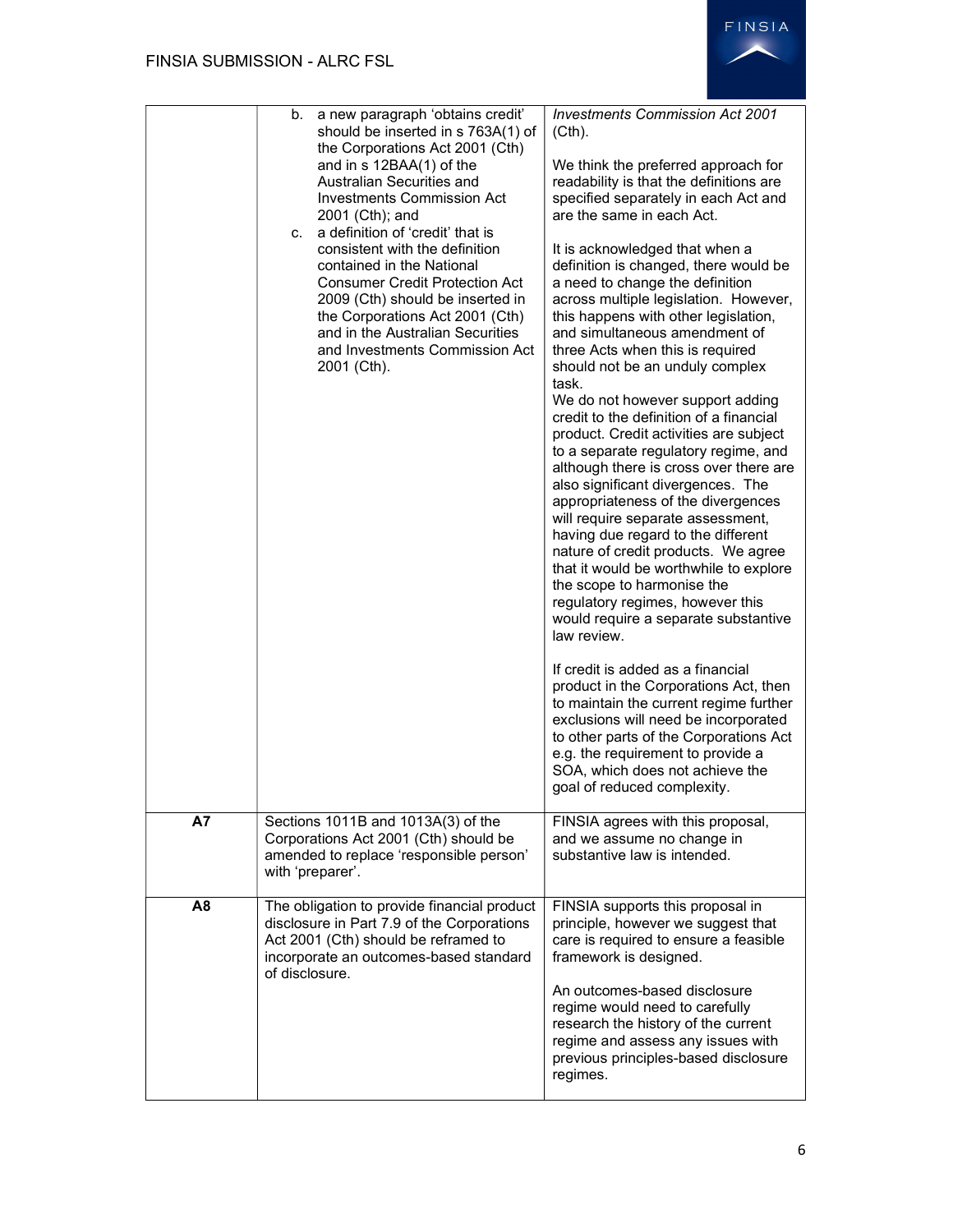| A <sub>9</sub> | The following existing powers in the<br>Corporations Act 2001 (Cth) should be<br>removed:<br>powers to grant exemptions from<br>а.<br>obligations in Chapter 7 of the<br>Act by regulation or other<br>legislative instrument; and<br>b. powers to omit, modify, or vary<br>('notionally amend') provisions of<br>Chapter 7 of the Act by regulation<br>or other legislative instrument. | FINSIA supports this proposal, subject<br>to the adoption of proposal A10.                                                                                                                                                                                                                                                                                                                                                                                                                                                                                                                                                                                                                              |
|----------------|------------------------------------------------------------------------------------------------------------------------------------------------------------------------------------------------------------------------------------------------------------------------------------------------------------------------------------------------------------------------------------------|---------------------------------------------------------------------------------------------------------------------------------------------------------------------------------------------------------------------------------------------------------------------------------------------------------------------------------------------------------------------------------------------------------------------------------------------------------------------------------------------------------------------------------------------------------------------------------------------------------------------------------------------------------------------------------------------------------|
| A10            | The Corporations Act 2001 (Cth) should<br>be amended to provide for a sole power<br>to create exclusions and grant<br>exemptions from Chapter 7 of the Act in a<br>consolidated legislative instrument.                                                                                                                                                                                  | FINSIA supports the proposal to<br>implement a general power to create<br>exclusions and grant exemptions<br>from Chapter 7, subject to our<br>comments in A4.<br>This power should be exercisable<br>either by the Minister or by ASIC.<br>Historically ASIC's direct relationship<br>with industry has meant that ASIC is<br>better placed to respond to industry<br>developments in a more timely<br>manner than is possible for Treasury<br>or other Government Departments,<br>and some legislative provisions have<br>been unworkable in the absence of<br>ASIC exemptions. We therefore<br>believe that ASIC should continue to<br>be able to grant exemptions. In<br>either case they should be |
| A11            | In order to implement Proposals A9 and<br>A10:<br>Should the Corporations Act<br>а.<br>2001 (Cth) be amended to insert<br>a power to make thematically<br>consolidated legislative<br>instruments in the form of 'rules'?<br>b. Should any such power be<br>granted to the Australian<br>Securities and Investments<br>Commission?                                                       | disallowable by Parliament.<br><b>Should the Corporations Act</b><br>а.<br>2001 (Cth) be amended to<br>insert a power to make<br>thematically consolidated<br>legislative instruments in the<br>form of 'rules'?<br>FINSIA supports this proposal.<br>Should any such power be<br>b.<br>granted to the Australian<br><b>Securities and Investments</b><br>Commission?<br>Yes, for the reasons explained in A10.                                                                                                                                                                                                                                                                                         |
| A12            | As an interim measure, the Australian<br>Securities and Investments Commission,<br>the Department of the Treasury (Cth),<br>and the Office of Parliamentary Counsel<br>(Cth) should develop a mechanism to<br>improve the visibility and accessibility of<br>notional amendments to the Corporations<br>Act 2001 (Cth) made by delegated<br>legislation.                                 | We support this. We also propose it<br>would be further helpful to have a<br>'marked up' version of changes, or a<br>full comparison provided of the<br>former wording, and new wording<br>publicly distributed in advance.                                                                                                                                                                                                                                                                                                                                                                                                                                                                             |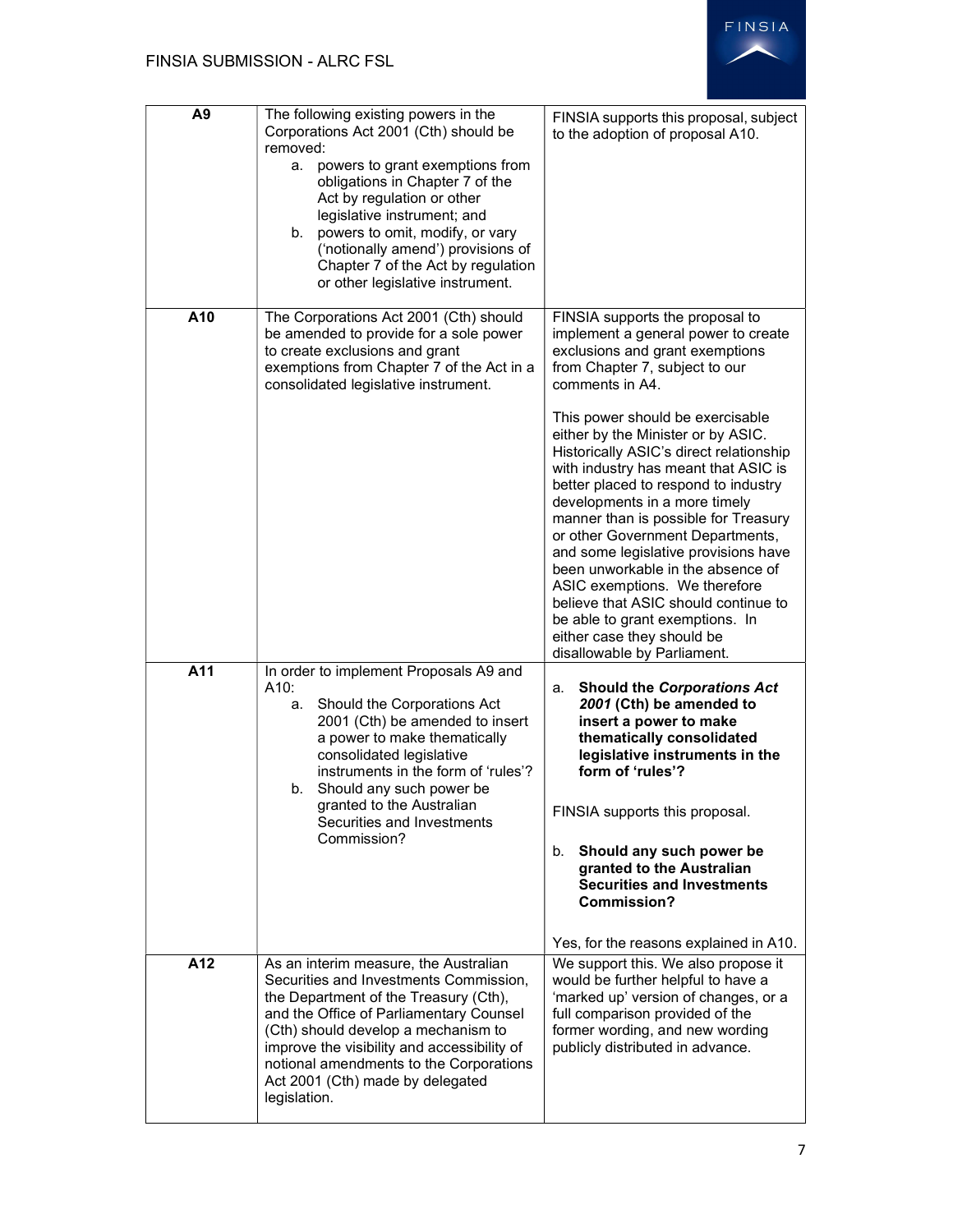| A13                                                                                                                                                                            | The Corporations Act 2001 (Cth) should<br>be amended to:<br>remove the definition of 'financial<br>a.<br>product advice' in s 766B;<br>substitute the current use of that<br>b.<br>term with the phrase 'general<br>advice and personal advice' or<br>'general advice or personal<br>advice' as applicable; and<br>incorporate relevant elements of<br>C.                                                                                                                                                               | FINSIA supports this proposal.<br>FINSIA's view is that, conceptually,<br>the dividing line between<br>"information" and "advice" and<br>between "general advice" and<br>"personal advice", are counter<br>intuitive and a full review of the<br>parameters of regulated "advice" is<br>warranted. |
|--------------------------------------------------------------------------------------------------------------------------------------------------------------------------------|-------------------------------------------------------------------------------------------------------------------------------------------------------------------------------------------------------------------------------------------------------------------------------------------------------------------------------------------------------------------------------------------------------------------------------------------------------------------------------------------------------------------------|----------------------------------------------------------------------------------------------------------------------------------------------------------------------------------------------------------------------------------------------------------------------------------------------------|
|                                                                                                                                                                                | the current definition of 'financial<br>product advice' into the<br>definitions of 'general advice' and<br>'personal advice'.                                                                                                                                                                                                                                                                                                                                                                                           | These issues are particularly<br>important now, in circumstances<br>where                                                                                                                                                                                                                          |
| A14                                                                                                                                                                            | Section 766A(1) of the Corporations Act<br>2001 (Cth) should be amended by<br>removing from the definition of 'financial<br>service' the term 'financial product advice'<br>and substituting 'general advice'.                                                                                                                                                                                                                                                                                                          | technology is expected to have a<br>$\bullet$<br>significant role in providing<br>financial information and advice<br>in the community and<br>investment decisions in respect<br>$\bullet$                                                                                                         |
| A15                                                                                                                                                                            | Section 766B of the Corporations Act<br>2001 (Cth) should be amended to replace<br>the term 'general advice' with a term that<br>corresponds intuitively with the substance<br>of the definition.                                                                                                                                                                                                                                                                                                                       | of that technology are hampered<br>by legal uncertainty.<br>This will require a substantive law<br>review which may well be outside the<br>scope of this review.<br>We agree however that the proposals<br>will assist in alleviating the confusion<br>arising from the terms themselves.          |
| A16                                                                                                                                                                            | Should the definition of 'retail client' in s<br>761G of the Corporations Act 2001 (Cth)<br>be amended:<br>to remove:<br>а.<br>subsections (5), (6), and<br>i.<br>(6A), being provisions in<br>relation to general<br>insurance products,<br>superannuation products,<br>RSA products, and<br>traditional trustee                                                                                                                                                                                                       | As to $(5)$ , $(6)$ and $(6A)$ , we suggest<br>that there are sound policy reasons<br>why the rules for general insurance<br>products, superannuation / RSA<br>products and traditional trustee<br>company services are different from<br>other products.                                          |
| company services; and<br>the product value<br>ii.<br>exception in sub-s (7)(a)<br>and the asset and<br>income exceptions in<br>sub-s $(7)(c)$ ; or<br>b. in some other manner? | Care needs to be taken with the<br>asset and income tests as neither is<br>in reality a real measure of financial<br>sophistication. Would a test approach<br>or an objective framework serve the<br>purposes of the legislation better? If<br>asset and income exceptions are to<br>remain we suggest that the "assets"<br>that count towards the exception<br>should be limited to "investable<br>assets" which would exclude, for<br>example, a principal place of<br>residence and possibly also an<br>inheritance. |                                                                                                                                                                                                                                                                                                    |
|                                                                                                                                                                                |                                                                                                                                                                                                                                                                                                                                                                                                                                                                                                                         | We also suggest that navigability<br>could be improved by separating the<br>definitions for businesses and<br>individuals.                                                                                                                                                                         |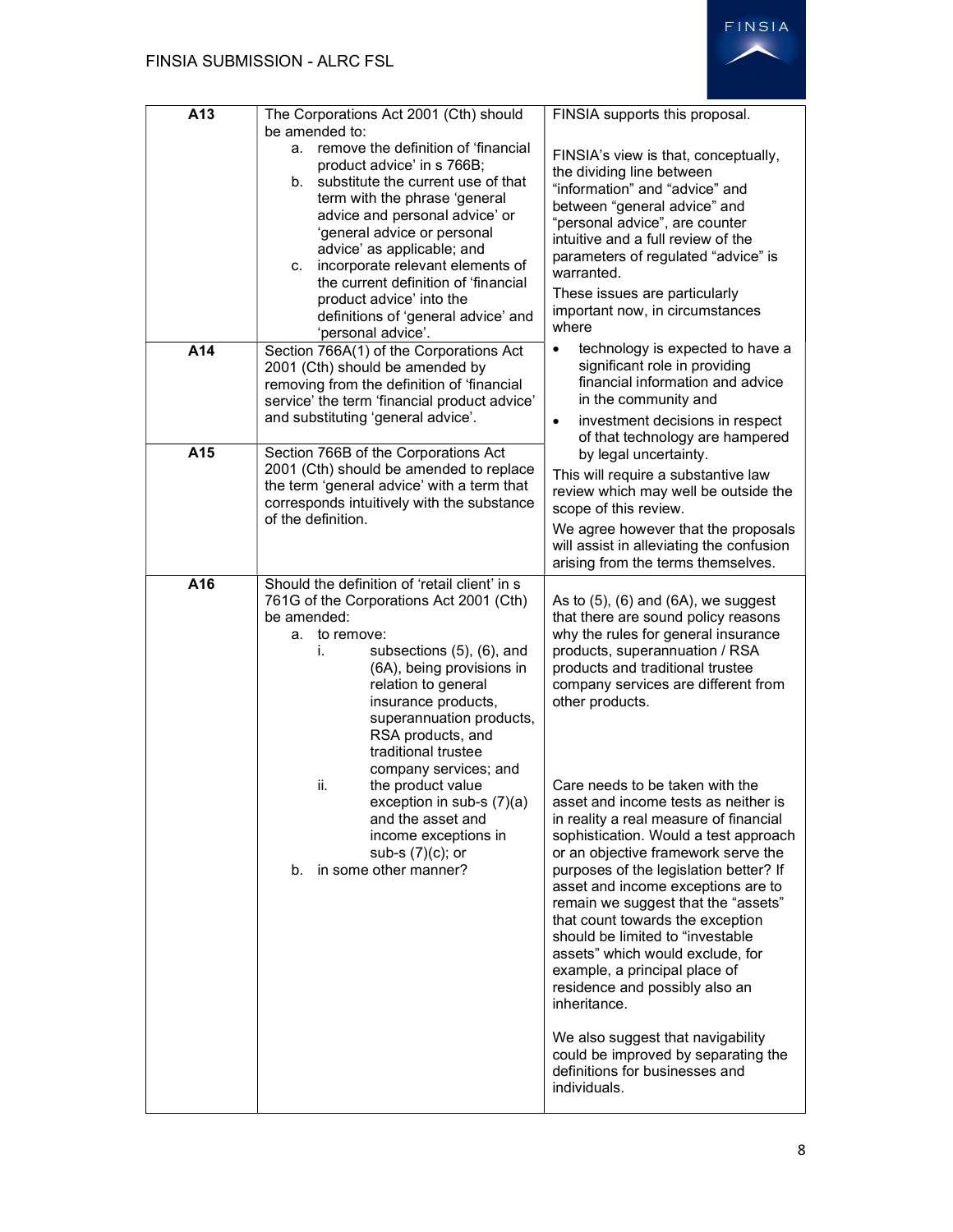

| A17 | What conditions or criteria should be<br>considered in respect of the sophisticated<br>investor exception in s 761GA of the<br>Corporations Act 2001 (Cth)?                                                                                                                                                                                                                  | FINSIA believes it is not appropriate<br>for an adviser to determine if a<br>person is not a retail client and far<br>more appropriate for a framework to<br>be used to determine this.<br>In relation to the content of such a<br>framework we suggest an opt in 12-<br>month period, following objective<br>testing of sophistication which might<br>vary depending on the nature of<br>investment, and with the testing<br>determined by (e.g.) ASIC or an<br>industry body not by the client's<br>adviser.                                                                                                                                                                                                                                                                                                                                                                                                                                                |
|-----|------------------------------------------------------------------------------------------------------------------------------------------------------------------------------------------------------------------------------------------------------------------------------------------------------------------------------------------------------------------------------|---------------------------------------------------------------------------------------------------------------------------------------------------------------------------------------------------------------------------------------------------------------------------------------------------------------------------------------------------------------------------------------------------------------------------------------------------------------------------------------------------------------------------------------------------------------------------------------------------------------------------------------------------------------------------------------------------------------------------------------------------------------------------------------------------------------------------------------------------------------------------------------------------------------------------------------------------------------|
| A18 | Should Chapter 7 of the Corporations Act<br>2001 (Cth) be amended to insert certain<br>norms as an objects clause?                                                                                                                                                                                                                                                           | FINSIA is not convinced that inserting<br>a general objects clause with stated<br>norms would assist in readability of<br>the legislation and may raise more<br>questions than it answers.<br>The recommendation made by<br>Commissioner Hayne in the Royal<br>Commission report as to the effect<br>that "As far as possible, legislation<br>governing financial services should<br>identify expressly what fundamental<br>norms of behaviour are being<br>pursued when particular and detailed<br>rules are made about a particular<br>subject matter."<br>We do not think the recommendation<br>is met by having a general objects<br>clause applicable to the entirety of<br>Chapter 7. The recommendation<br>would be better achieved if norms are<br>linked to legislative provisions about<br>particular subject matters. A review<br>of each provision against the norms<br>listed in the Report could form part of<br>a general review of Chapter 7. |
| A19 | What norms should be included in such<br>an objects clause?                                                                                                                                                                                                                                                                                                                  | See comments on A18.                                                                                                                                                                                                                                                                                                                                                                                                                                                                                                                                                                                                                                                                                                                                                                                                                                                                                                                                          |
| A20 | Section 912A(1)(a) of the Corporations<br>Act 2001 (Cth) should be amended by:<br>separating the words 'efficiently',<br>a.<br>'honestly', and 'fairly' into<br>individual paragraphs;<br>b. replacing the word 'efficiently'<br>with 'professionally'; and<br>inserting a note containing<br>C.<br>examples of conduct that would<br>fail to satisfy the 'fairly' standard. | FINSIA supports the proposals to<br>separate the terms and replace<br>"efficiently" with "professionally",<br>subject to our comments below.<br>Case law on the interpretation of this<br>section has had to consider whether<br>the words import separate obligations<br>or define a single combined<br>obligation, and there have been<br>differing judicial approaches. We<br>think that making clear that separate<br>obligations are intended would assist<br>in certainty of interpretation.                                                                                                                                                                                                                                                                                                                                                                                                                                                            |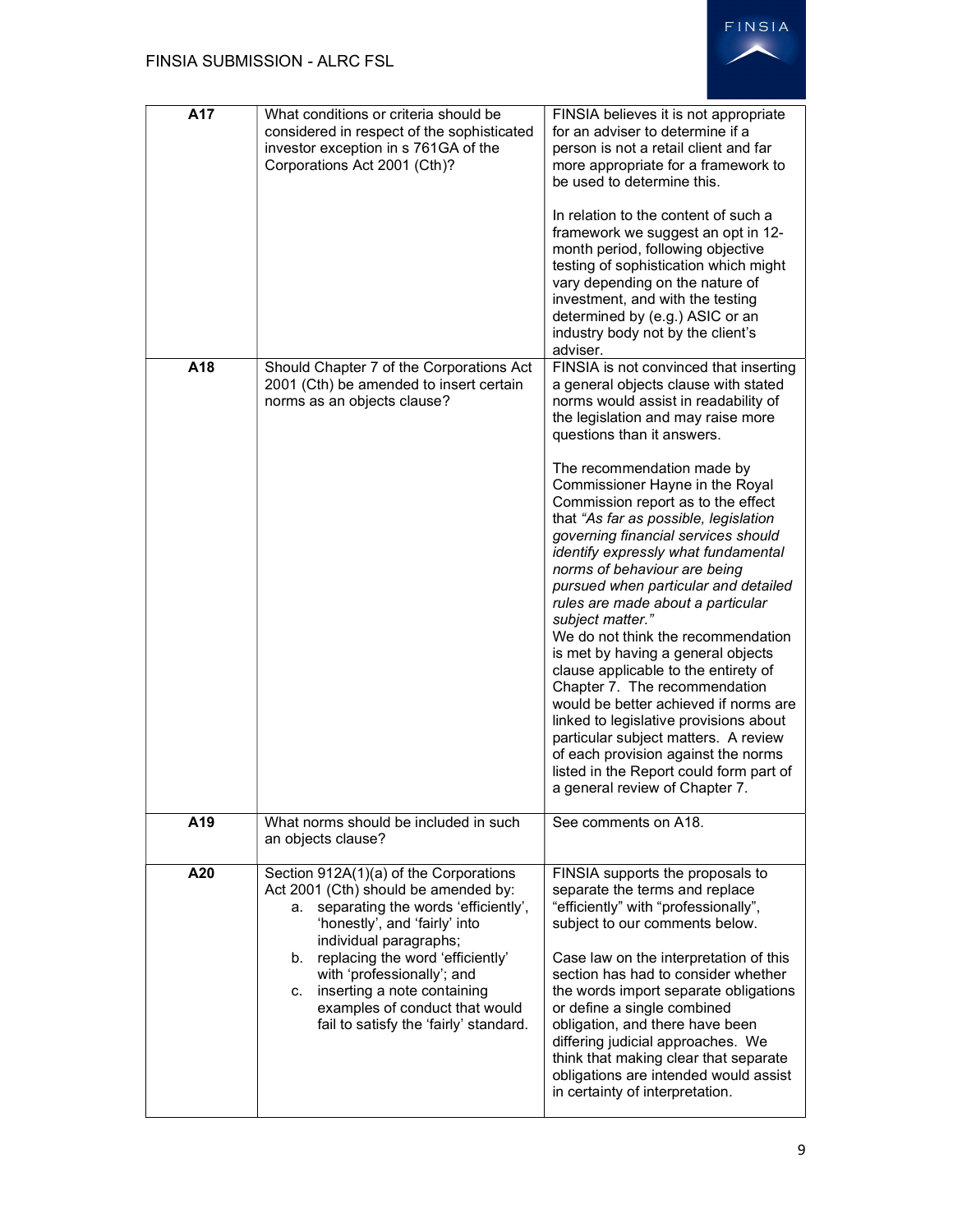

|     |                                                                                                                                                                                                                                                                                                                                                                                                                                                                                               | It is noted the consequence would be<br>that conduct which contravenes any<br>of the limbs would attract the relevant<br>penalty.<br>We also support specifying that the<br>relevant obligation is to "take<br>reasonable steps".                                                                                                                                                                                                                                                                                                                                              |
|-----|-----------------------------------------------------------------------------------------------------------------------------------------------------------------------------------------------------------------------------------------------------------------------------------------------------------------------------------------------------------------------------------------------------------------------------------------------------------------------------------------------|--------------------------------------------------------------------------------------------------------------------------------------------------------------------------------------------------------------------------------------------------------------------------------------------------------------------------------------------------------------------------------------------------------------------------------------------------------------------------------------------------------------------------------------------------------------------------------|
| A21 | Section 912A(1) of the Corporations Act<br>2001 (Cth) should be amended by<br>removing the following prescriptive<br>requirements:<br>a. to have in place arrangements for<br>the management of conflicts of<br>interest (s 912A(1)(aa));<br>b. to maintain the competence to<br>provide the financial services (s<br>$912A(1)(e)$ ;<br>c. to ensure representatives are<br>adequately trained (s 912A(1)(f));<br>and<br>d. to have adequate risk<br>management systems (s<br>$912A(1)(h)$ ). | FINSIA does not support this<br>proposal.<br>FINSIA's view is that reducing words<br>may not necessarily equate to<br>'simplification', and that this may be<br>one instance where specific<br>obligations can assist in<br>understanding.<br>We suspect that removal of these<br>specific obligations would result in<br>changes to ASIC regulatory guides<br>which would state ASIC's view that<br>these obligations are inherent in the<br>in the general obligation in s<br>$912A(1)(a)$ .<br>Removal of the specific obligations<br>also potentially allows for Licensees |
|     |                                                                                                                                                                                                                                                                                                                                                                                                                                                                                               | to have their own interpretation,<br>which can result in different<br>standards across the industry.                                                                                                                                                                                                                                                                                                                                                                                                                                                                           |
| A22 | In accordance with the principle that<br>terminology should be used consistently<br>to reflect the same or similar concepts, s<br>991A of the Corporations Act 2001 (Cth)<br>and s 12CA of the Australian Securities<br>and Investments Commission Act 2001<br>(Cth) should be repealed.                                                                                                                                                                                                      | FINSIA supports this proposal. We<br>think that s 12CB of the Australian<br>Securities and Investments<br>Commission Act 2001 adequately<br>covers the subject matter.                                                                                                                                                                                                                                                                                                                                                                                                         |
| A23 | In accordance with the principle that<br>terminology should be used consistently<br>to reflect the same or similar concepts,<br>proscriptions concerning false or<br>misleading representations and<br>misleading or deceptive conduct in the<br>Corporations Act 2001 (Cth) and the<br><b>Australian Securities and Investments</b><br>Commission Act 2001 (Cth) should be<br>consolidated into a single provision.                                                                          | FINSIA supports this proposal                                                                                                                                                                                                                                                                                                                                                                                                                                                                                                                                                  |
| A24 | Would the Corporations Act 2001 (Cth)<br>be simplified by:<br>amending s 961B(2) to re-cast<br>а.<br>paragraphs (a)–(f) as indicative<br>behaviours of compliance, to<br>which a court must have regard<br>when determining whether the                                                                                                                                                                                                                                                       | We understand that the ALRC<br>intends to consider any outcomes of<br>the Quality of Advice Review before<br>making recommendations concerning<br>these provisions, and we support<br>consideration of further evidence<br>about the operation of the safe<br>harbour provisions.                                                                                                                                                                                                                                                                                              |